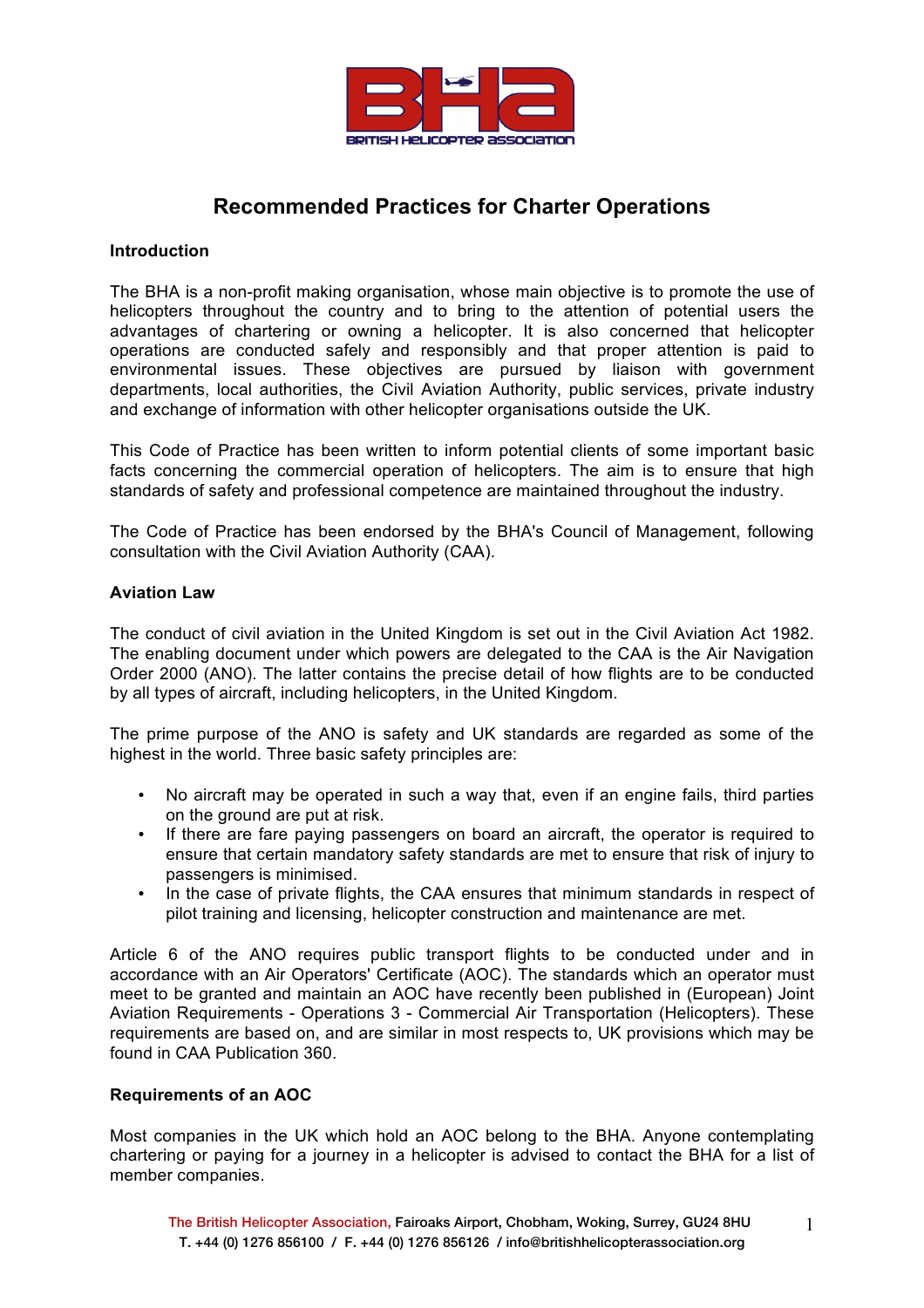

The operating and maintenance standards of each AOC Holder are monitored regularly by Flight Operations Inspectors and Surveyors assigned by the Safety Regulation Group of the CAA. Stringent standards must be adhered to and comprehensive records kept on a wide range of requirements including: operational procedures, weather minima, fuel policy, flight preparation and passenger briefing, selection of landing sites, communications and emergency equipment, maintenance system, technical records, flight crew qualifications and training and flight time limitations. Consequently a flight in a helicopter operated by an AOC Holder is safe and well-regulated.

Strict rules govern the minimum qualifications and standards of training for pilots employed by AOC Holders. He/she must be in possession of a current Airline Transport Pilot's License (Helicopter) to be the commander of a helicopter with more than nine seats or, as a minimum, a Commercial Pilot's License (Helicopter) for smaller helicopters. Frequent checks are carried out by the CAA. The holder of a private pilot's license is not legally permitted to receive any remuneration for carrying either passengers or freight.

Despite the understandable interest created by helicopter accidents, there is no justification for singling out the helicopter as being any more dangerous than any other form of transport. The correct view, supported by evidence, is that in recent years very few accidents have been caused by mechanical failure. Helicopters have become increasingly reliable and safe. Many accidents have been attributed to inexperience or unfamiliarity with the conditions encountered. No member of the public on the ground in this country has ever been hurt as a result of a mishap to a civil helicopter in flight.

# **Safety Record**

The majority of helicopter passenger movements in the United Kingdom, some 250,000 flights each year, occur in the off-shore energy support sector and the safety record is commendable, particularly in view of the weather conditions experienced throughout the year. The only scheduled passenger service, from Penzance to the Scilly Isles, commenced in 1964. Extremely high safety standards can be expected by those who charter or travel in a helicopter from a company which holds an AOC and is an operating member of the BHA.

#### **Why travel by helicopter?**

Many people involved in aviation have never considered chartering a helicopter. Some of those with no experience of the helicopter's uniquely versatile characteristics dismiss them out-of-hand or believe they are of use only by military, police, air ambulance or search and rescue services.

A helicopter, in comparison with a conventional fixed wing aeroplane of similar seating capacity, is likely to be slower and more expensive in terms of both capital and operating costs. However, one of the disadvantages of a fixed wing aeroplane is that it is restricted to using prepared airfields which by their very nature require considerable amounts of expensive land. Furthermore, airfields are not always sited at locations where the air traveller wishes to go and their limited number can also cause congestion resulting in delays at major centres.

In contrast, the helicopter does not require an expensive infra-structure and what it may lose by way of speed and cost it makes up in flexibility by providing door to door service for its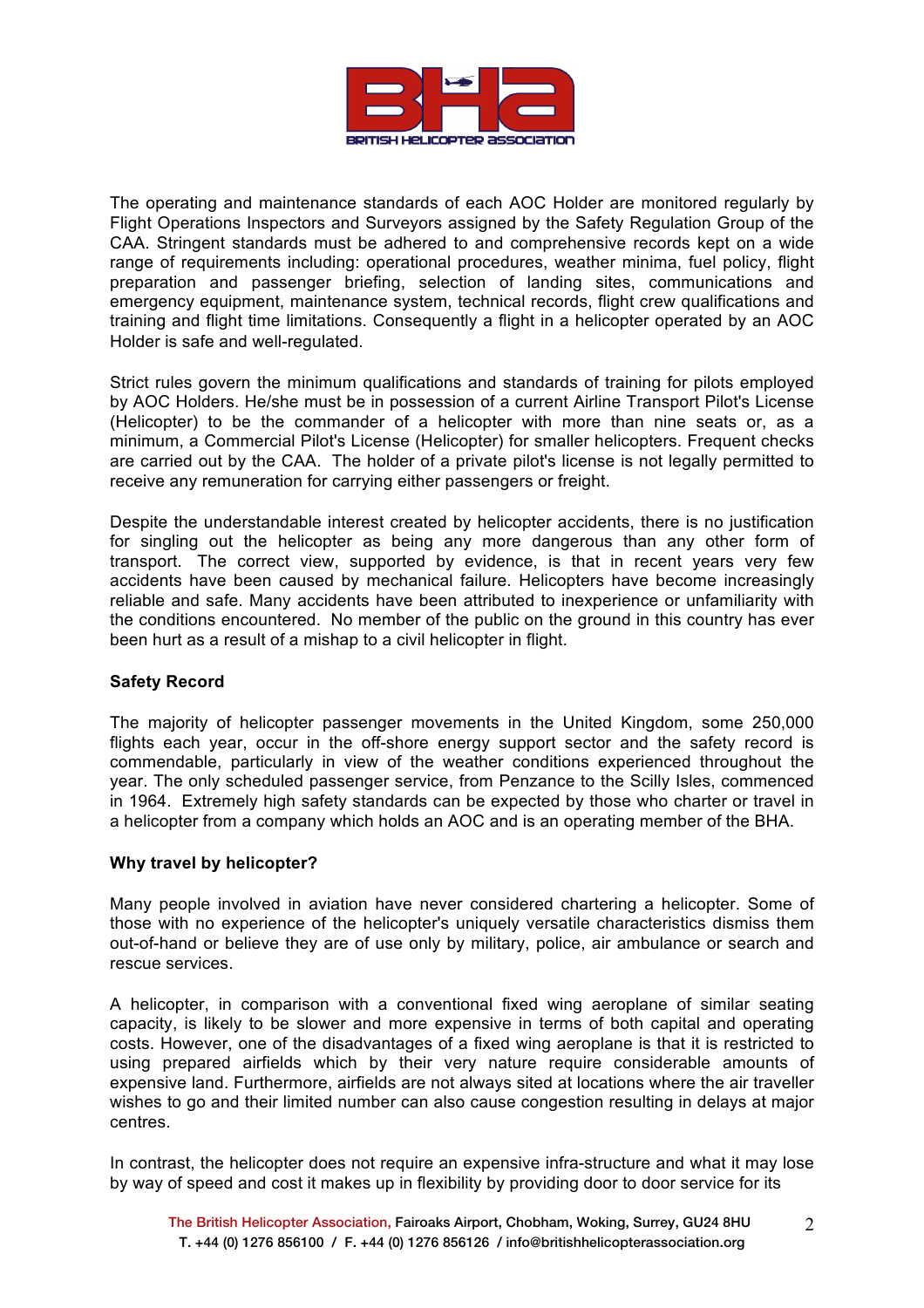

users without having to depend on conventional airfields. The compactness of the United Kingdom with its main cities, manufacturing and financial centres all relatively close together, plus a radial surface transportation system of motorways and railways emanating from London, makes the helicopter an ideal business tool.

For corporate use where, for example, a company might require a party of five or six executives to attend site meetings or conferences in three or four locations around the country in one day, chartering a helicopter can make very sound business sense. Add the fact that those travelling by helicopter will avoid the frustrations of normal scheduled airline, rail or road travel and probably save one or more night's hotel bills, the helicopter is a most attractive option.

## **Public acceptance and environmental impact**

Whereas the general public has developed a high degree of acceptance of fixed wing aircraft, appreciation of helicopters tends to be more limited and less sympathetic. This is reflected in press and political comment, thereby reinforcing the adverse public perception of the helicopter.

However adverse comment does not necessarily reflect the opinion of the public at large. Although some people dislike and distrust helicopters, a far larger number, of all ages and backgrounds, are keen to experience a helicopter flight themselves, as is evident from the number of people who pay for a short pleasure or sightseeing flight when the opportunity arises. Many leading politicians find it essential to travel by helicopter to maintain their schedules and many sections of the media make extensive use of the helicopter industry.

One reason for an ambivalent attitude to helicopters is their perceived noise and intrusiveness. It is therefore incumbent on operators and users of all types of helicopter to ensure that they cause the minimum of environmental impact. This can be achieved by:

- Careful selection of the location of helicopter landing sites
- Sensible flight planning, to include environmental impact as a factor, together with the meteorological forecast and air traffic requirements
- Pilots flying in accordance with the BHA's 'Pilots' Code of Conduct'.

Helicopters can land at almost all established airports and other airfields, subject to observance of local air traffic and ground handling procedures. They can also be landed at any site at which it is safe to do so, provided the owner has given permission. CAA requirements for landing sites in congested and urban areas are much more stringent than for greenfield sites. However, in all cases helicopter operators are advised to ensure that local interests are consulted and, where possible, accommodated.

# **Flight planning**

Before a helicopter pilot takes off he/she will make thorough preparations for the flight. Factors to be considered include:

The client's requirements in terms of passengers, baggage, destination(s), arrival times

3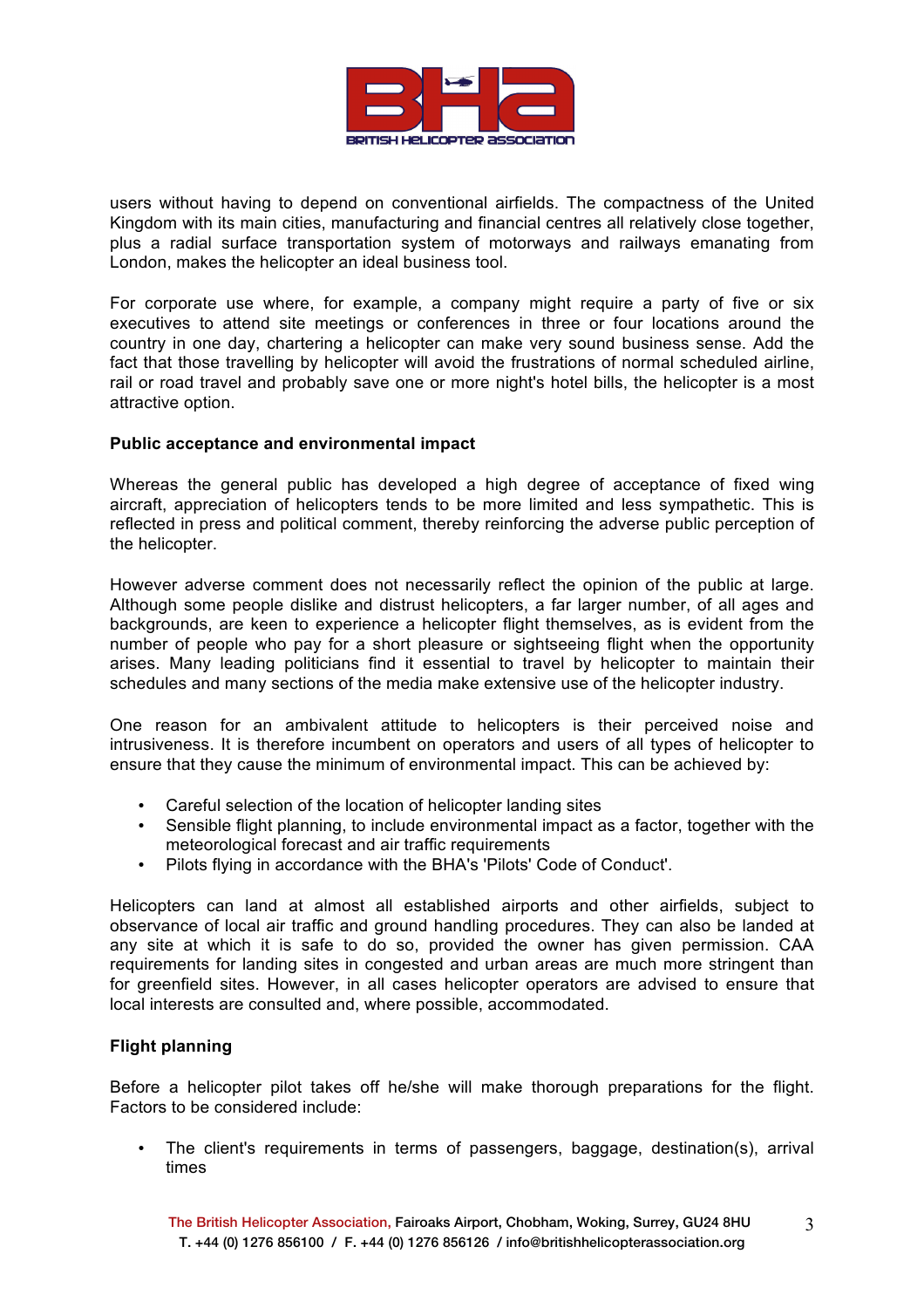

- Weather, both en-route and at destination(s)
- Air traffic control, restricted areas and other aerial activity
- Fuel requirements, including contingency for diversions
- Topography
- Communications
- Requirement for special permissions from the CAA, eg, to land at a congested area
- Knowledge of layout of destination helipad(s)<br>• Time of sunset: additional requirements apply
- Time of sunset; additional requirements apply for flights at night
- Pilot's flight and duty time limits, in accordance with the ANO
- Aircraft equipment serviceability.

Prospective passengers are asked to provide timely and accurate information to the helicopter operator/pilot to aid the flight planning process.

#### **Insurance**

In addition to complying with the conditions of an AOC a helicopter operating company must be in possession of an Operating Licence issued by the Consumer Protection Group of the CAA. To obtain and maintain this licence the operator must, among other things, meet the requirements of the EC Regulation on air carrier liability in the event of accidents, as incorporated into UK Law by the Air Carrier Liability Order 1998. This regulation determines the extent of an air carrier's liabilities and prescribes specific requirements for the provision of information to passengers. Details are set out in the operators' conditions of carriage.

Prospective passengers are advised to be aware of these conditions, which are similar to those followed by scheduled commercial airlines, so that they may take out additional insurance if required. It should also be noted that there is no legal obligation for a helicopter flying privately to carry any third party or insurance at all.

# **Conduct of the Flight**

The pilot or another member of the operator's staff will brief passengers before boarding the helicopter. The extent of this briefing will depend on the passengers' previous experience of helicopter travel and the nature of the flight. Particular attention should be paid to this briefing if passengers are to board with rotors turning.

Baggage, equipment and loose clothing must be held safely and securely whilst embarking/disembarking and in the helicopter. Safety instructions, normally available on a laminated card, must be followed, as must all instructions from the pilot.

# **DO'S AND DONT'S**

Do:

• Make sure the operating company holds an Air Operators' Certificate. This should be in the name of the company to which payment is made unless you are dealing directly with a known agent.

4